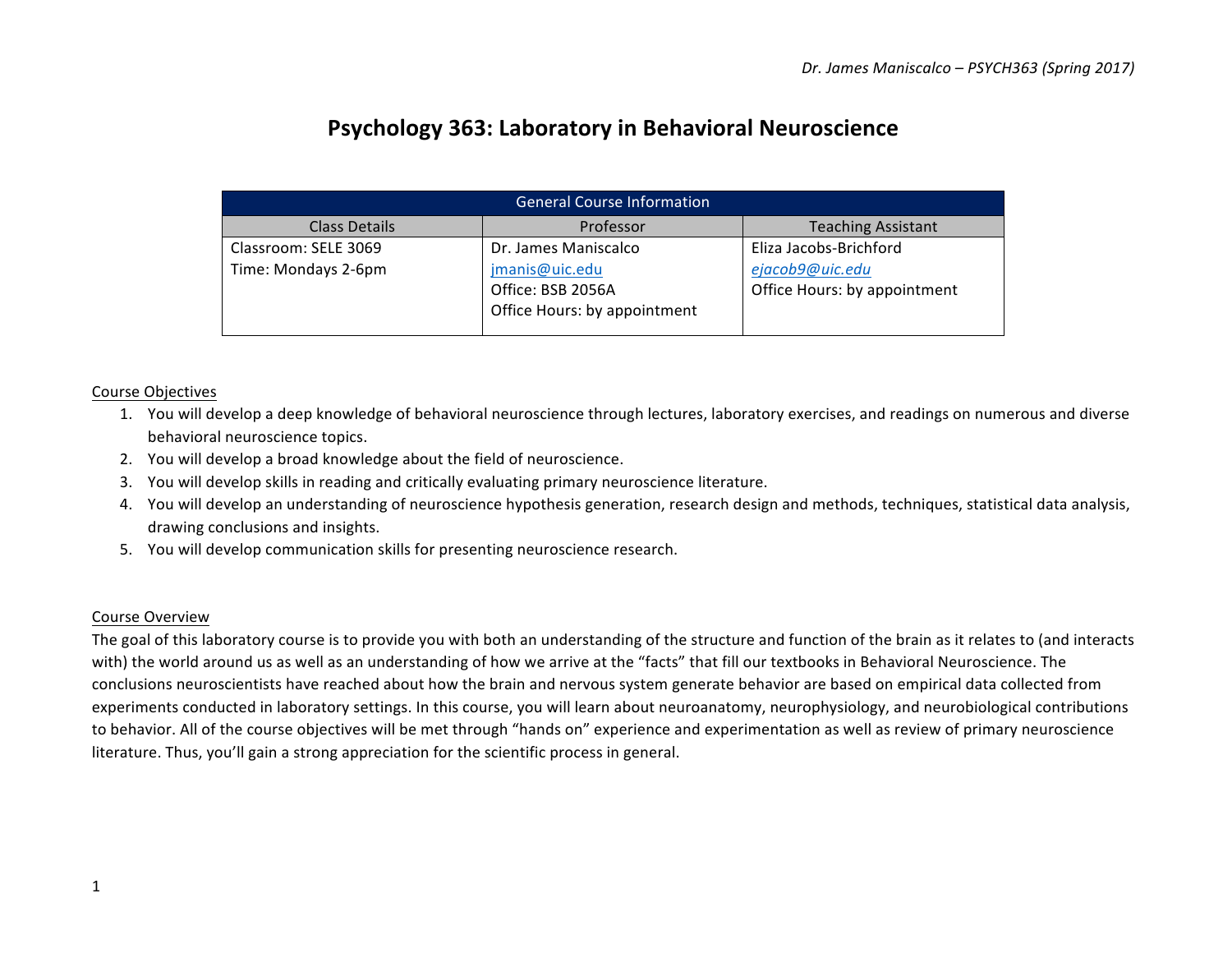## Course Content

The course will begin with lectures that provide a critical understanding of both the cellular level information about individual brain cells (neurons and glia) and their place within the nervous system. We will then expand this view of neural circuits to place them within the functional neuroanatomy of the brain, and cover how single neurons communicate with one another within the brain. At this point, you will have been introduced to the basics of neural structure and function at the micro, meso, and macro levels.

As the brain does not operate in isolation, the next section will focus on processing of incoming sensory information as well as generation of movement and motor behavior. As key examples of the many sensory modalities, we will cover basic processing of visual information. With an understanding of how the brain processes incoming sensory information, we will cover movement, as the generation and coordination of motor behavior is one of the most fundamental roles of the brain, allowing for interaction with the rest of the world. To apply the sensory and motor topics learned, we will use the information covered thus far to analyze the neuroscience behind how a baseball player hits a fastball.

After covering neural structure and function, processing of sensory information, and generation of motor behavior, we will discuss the "behavioral basics" – i.e., some principal neural drivers of behavior – starting with an investigation of how the brain processes emotions, which result from our sensory experiences and drive our behavioral choices. We will highlight the neurobiology of stress and anxiety in particular. Following this, we will cover the neural substrates underlying body fluid homeostasis, a critical physiological need that influences all other behaviors. The course will then delve into the neural substrates of learning and memory, the process by which previous experience can drive future behavior. Our penultimate class will focus on drugs of abuse and the neural systems mediating reward and pleasure, a circuitry that – arguably – influences behavior as much as any other. To finish the course, we will review the concepts of consciousness and sleep, two brain states that are the most basic determinants of any behaviors.

Each class will begin with ~60 minutes of lecture/discussion. Slides, made available on blackboard, will be used to introduce the day's lab exercise. This material will often serve to help you craft assigned written work (see below). Thus, it will be imperative that you listen carefully and ask questions if you do not understand the material being presented. In addition, you will read original, peer-reviewed research articles related to experiments conducted in the lab course. Readings should be completed before the class date for which they are assigned.

It is our hope that each student learns the material and succeeds. If at any point you are struggling with the material it is imperative that you meet with myself or one of the TAs!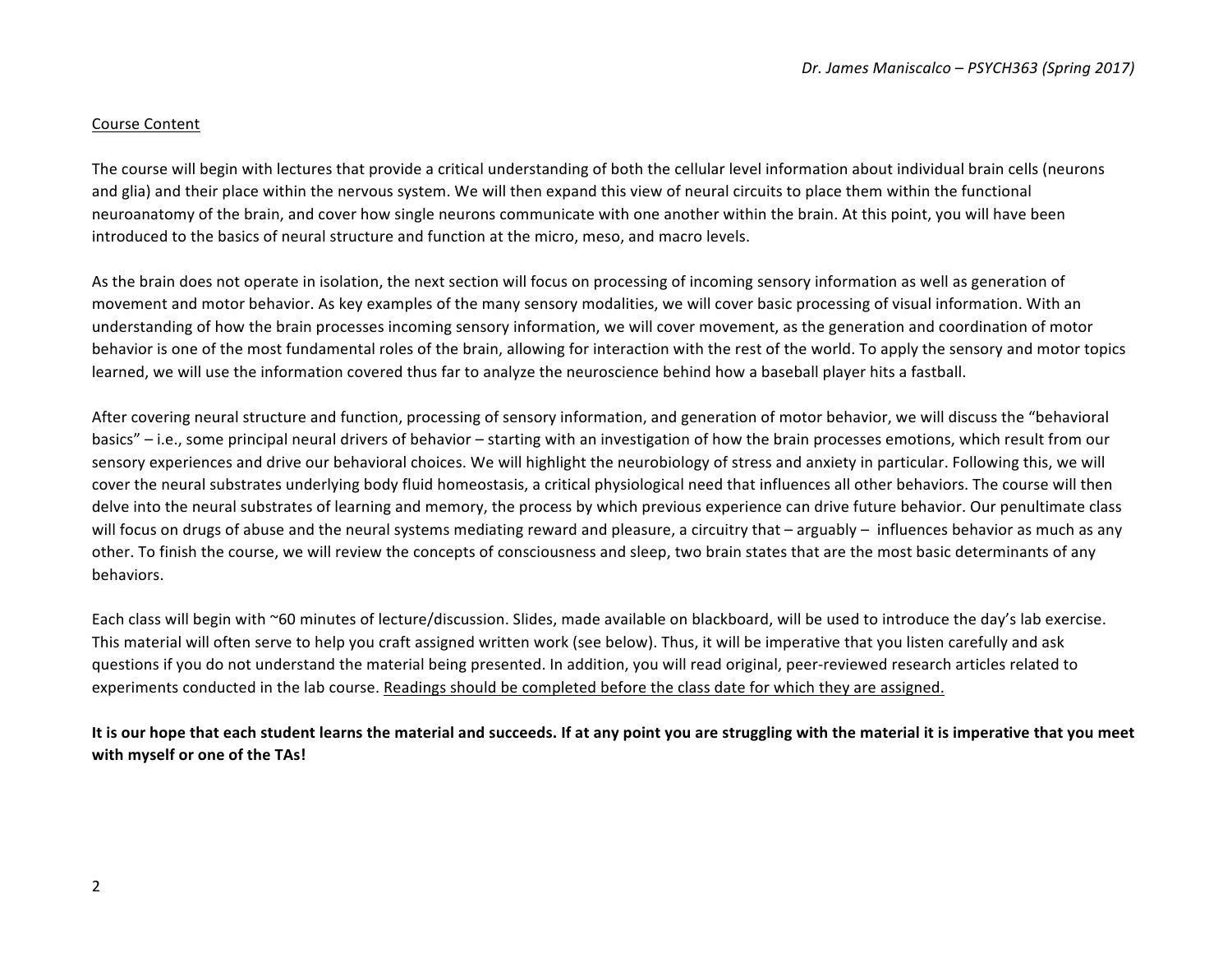| <b>Class Schedule</b>                                                                              |         |                                                |                                                |                                                                |         |                                                                         |  |  |  |
|----------------------------------------------------------------------------------------------------|---------|------------------------------------------------|------------------------------------------------|----------------------------------------------------------------|---------|-------------------------------------------------------------------------|--|--|--|
| **Note: all readings & assignments will need to be completed prior to the class day listed below** |         |                                                |                                                |                                                                |         |                                                                         |  |  |  |
| Week                                                                                               | Date    | Topic                                          | Lab                                            | Readings                                                       | Quizzes | Assignments                                                             |  |  |  |
| $\mathbf{1}$                                                                                       | 1/9/17  | Introduction & Neuroanatomy                    | <b>Histology Rotations</b>                     |                                                                |         |                                                                         |  |  |  |
| $\overline{2}$                                                                                     | 1/16/17 |                                                |                                                | No Class - Martin Luther King Jr. Day                          |         |                                                                         |  |  |  |
| 3                                                                                                  | 1/23/17 | Neuroanatomy                                   | Sheep brain dissection                         | Portraits of the Mind - Ch. 2<br>Biol. Psych. - Ch. 2 (24-38)  | Quiz    | 1-page report on brain area due                                         |  |  |  |
| 4                                                                                                  | 1/30/17 | Neuroanatomy                                   | Sheep brain dissection                         | Biol. Psych. - Ch. 2 (39-49)                                   | Quiz    |                                                                         |  |  |  |
| 5                                                                                                  | 2/6/17  |                                                |                                                | Lab Practicum / How to Write an Abstract                       |         |                                                                         |  |  |  |
| 6                                                                                                  | 2/13/17 | <b>Communication Within a</b><br>Neuron        | <b>Ulnar NCV Lab</b>                           | Carlson - Ch. 2 (41-51)<br>Wei et al. (2005)                   | Quiz    |                                                                         |  |  |  |
| $\overline{7}$                                                                                     | 2/20/17 | <b>Communication Between</b><br><b>Neurons</b> | <b>Recording Action Potentials</b>             | Carlson - Ch. 2 (51-64)<br>Rothman, 2008                       | Quiz    | Abstract on NCV Due                                                     |  |  |  |
| 8                                                                                                  | 2/27/17 | Sensation, Perception,<br>Movement             | <b>Two-Point Discrimination</b>                | Carlson Ch. 6-8 (Bb for details)<br>Your Brain on Cubs - Ch. 3 |         | Abstract on Action Potentials Due                                       |  |  |  |
| 9                                                                                                  | 3/6/17  | <b>Stress &amp; Anxiety</b>                    | Salivary Cortisol - Literature<br>Review       | Carlson - Ch. 17 (601 - 606)<br>5 Primary Lit. Papers          |         | <b>Stress Article Presentation</b>                                      |  |  |  |
| 10                                                                                                 | 3/13/17 | <b>Body Fluid Homeostasis</b>                  | Angll & Thirst in Rats                         | Carlson - Ch. 12 (394 - 402)<br>Buggy & Fisher (1976)          | Quiz    | <b>Public Speaking Article Assignment</b>                               |  |  |  |
| 11                                                                                                 | 3/20/17 |                                                | No Class - Spring Break                        |                                                                |         |                                                                         |  |  |  |
| 12                                                                                                 | 3/27/17 | Emotion                                        | Salivary Cortisol - Results &<br>Data Analysis |                                                                |         | <b>Abstract on Angll Due</b><br>Stress Lab Report - Draft 1 Due         |  |  |  |
| 13                                                                                                 | 4/3/17  | Learning & Memory I                            | <b>Conditioned Taste Aversion</b>              |                                                                |         |                                                                         |  |  |  |
| 14                                                                                                 | 4/10/17 | Learning & Memory II                           | <b>Conditioned Taste Aversion</b>              | Bernstein et al. (1982)                                        | Quiz    | Stress Lab Report - Draft 1 returned<br>Stress Lab Report - Draft 2 Due |  |  |  |
| 15                                                                                                 | 4/17/17 | Drugs of Abuse                                 | Amphetamine Sensitization                      | Robinson and Becker (1982)<br>Robinson and Kolb (1997)         | Quiz    |                                                                         |  |  |  |
| 16                                                                                                 | 4/24/17 | <b>Consciousness &amp; Sleep</b>               | Brain wave (EEG) recordings                    | Xie et al. (2013)                                              | Quiz    | Stress Lab Report - Draft 2 returned                                    |  |  |  |
| 17                                                                                                 | 5/1/17  | No Class - Final Lab Report Due                |                                                |                                                                |         |                                                                         |  |  |  |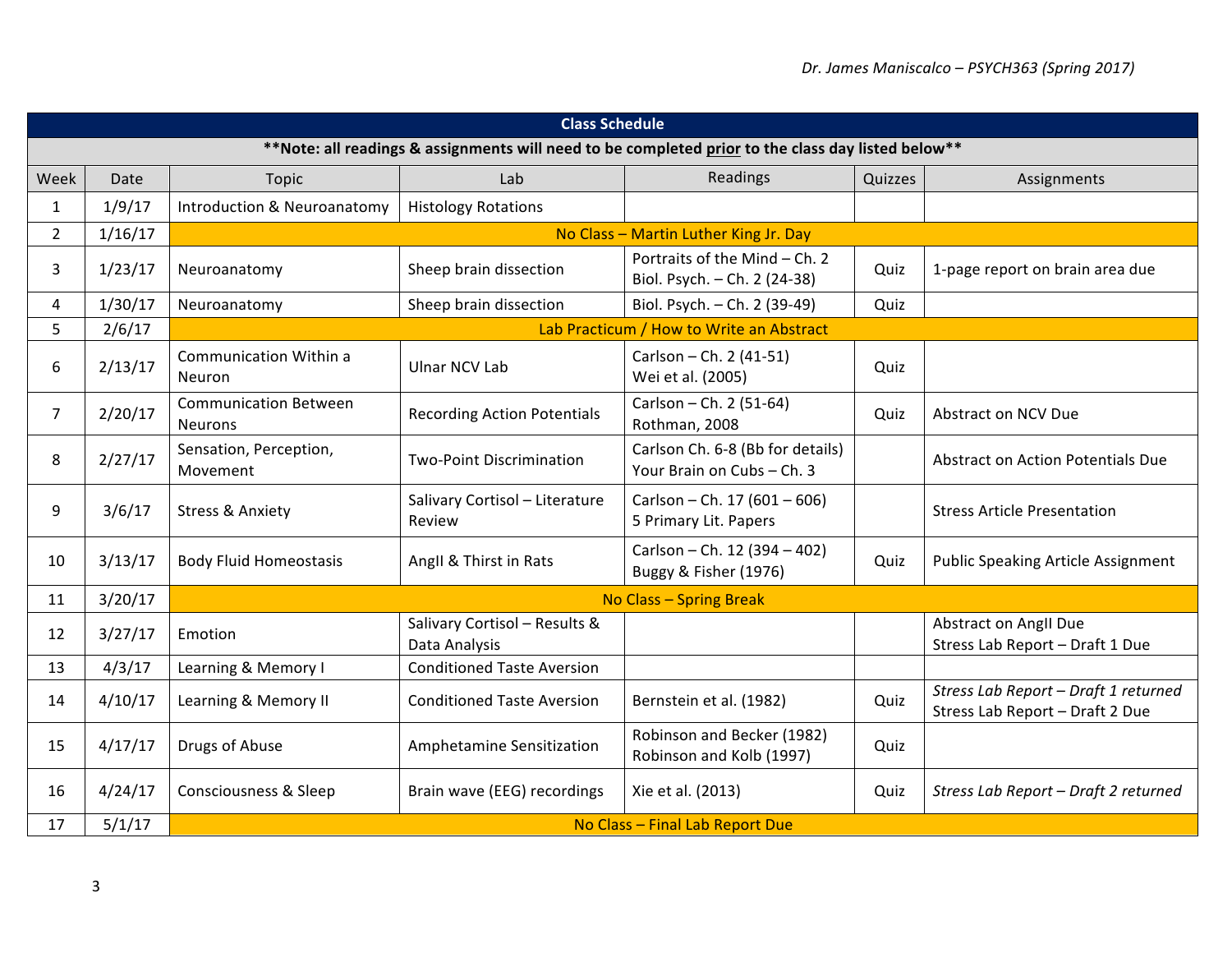# Grading

# **Grading Philosophy:**

Your grade on each graded item starts at zero, and then increases in relation to the quality of your work. Please do not ask "why did you take points off for this or that?", since that question implies that the points were yours to begin with, and had been taken from you. To ensure you are receiving the highest level of education possible, UIC requires students to earn their degrees. Accordingly, the burden is on you to demonstrate why you earned the points in question. This approach has you assume a proactive role in your education -an excellent habit to acquire early in your lifelong journey of learning!

**Grading Procedure:** If you would like me to reconsider the score that you received on any graded item, it is your responsibility to submit, in writing, the reason(s) you believe that your grade should be changed. Please do not ask "why was this graded this way?". Instead, politely state why you believe your response is worthy of the points you seek. This written statement from you must be submitted to me within one week after you have received your grade on the item(s) in question. I will provide a written response to your written statement. Most importantly, because our time in class is limited, and structured so that you will learn new concepts and/or refine existing ones, class time will not be used to discuss grades. Grades are important, but they shouldn't prevent you from getting an education!

| <b>Grading Rubric</b>                          |                              |          |  |  |  |
|------------------------------------------------|------------------------------|----------|--|--|--|
| Assignment                                     | <b>Total Possible Points</b> | My Score |  |  |  |
| Weekly Quizzes (x7)                            | 35 points                    |          |  |  |  |
| Report on brain area of interest               | 10 points                    |          |  |  |  |
| Lab Practicum                                  | 60 points                    |          |  |  |  |
| Abstract on Nerve Conduction Velocity          | 10 points                    |          |  |  |  |
| <b>Abstract on Action Potentials</b>           | 10 points                    |          |  |  |  |
| <b>Stress Article Presentation</b>             | 10 points                    |          |  |  |  |
| <b>Public Speaking Article Assignment</b>      | 10 points                    |          |  |  |  |
| Alternative Careers in Neuroscience Attendance | 5 points                     |          |  |  |  |
| Abstract on Angiotensin II                     | 10 points                    |          |  |  |  |
| Lab Report - Draft 1                           | 50 points                    |          |  |  |  |
| Lab Report - Draft 2                           | 50 points                    |          |  |  |  |
| <b>Final Lab Report</b>                        | 40 points                    |          |  |  |  |
| <b>Total</b>                                   | 300 points                   |          |  |  |  |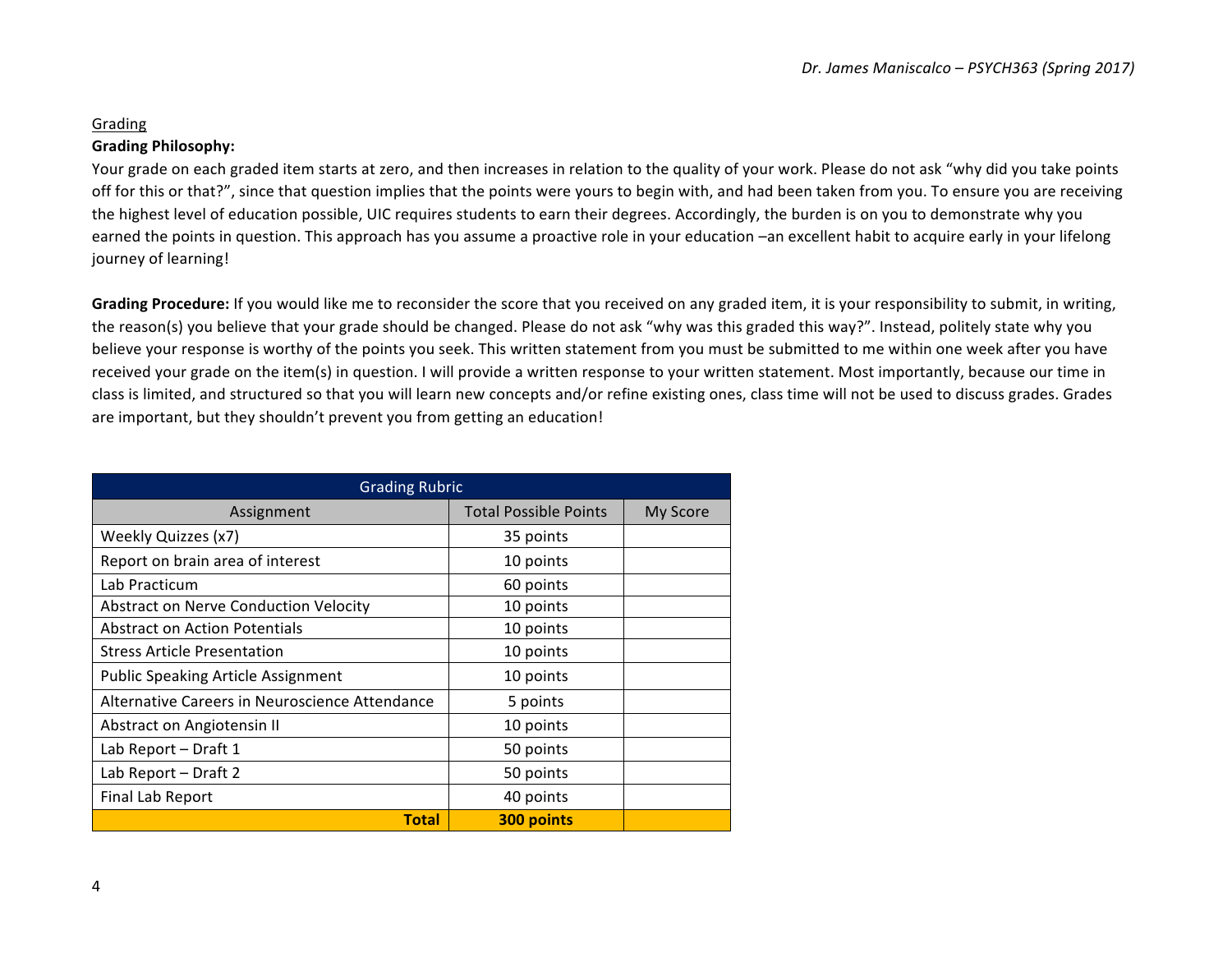# Policies

## **Attendance & Punctuality**:

Attendance, defined as being present at the start of class and remaining present for the duration of the class period, is essential for your success in this course and is considered mandatory. Absences will only be excused under extreme circumstances, and will require documentation. To ensure weekly attendance, your final grade will be reduced by 5% for each unexcused absence. *Please note: regardless of whether an absence is excused or* not, you are responsible for the material and assignments discussed in sessions that you do not attend. Punctuality is also essential. To make the most of each session and to reduce distractions to other students, you are expected to be in your seat at the start of each class (2:00pm). My laptop clock will be the time keeper for our course. Your final grade will be reduced by 2% for each unexcused lateness.

#### **Assignments**

All assignments must be handed in by the start of class on the due date. No extra credit will be given and no evaluations can be dropped. Cheating and plagiarism will not be tolerated. Any evidence of cheating or plagiarism will result in disqualification and a 0 will be entered for that evaluation. This course meets the Psychology major requirement for writing in the discipline. As such, we will provide feedback on your writing which you will then use to improve the document. There will be several small writing assignments where you will not receive feedback. However, ~1/3 of your final grade will be based on a single lab report. You will be asked to hand in drafts of sections of the lab report and you will receive feedback on these drafts. For ALL assignments (e.g. smaller writing assignments, drafts, final lab report) your score will be reduced by 10% for each day that the assignment is late. Exceptions will be made for only the most serious of documented circumstances.

#### **Appropriate Use of Course Materials**

The materials distributed in this class, including the syllabus, quizzes, handouts, study aids, and in-class presentations, may be protected by copyright and are provided solely for the educational use of students enrolled in this course. Please discuss any redistribution of course materials with me. Do not post course materials or your notes from lectures and discussion on commercial websites. Unauthorized uses of course materials may be considered academic misconduct.

#### **Students with Disabilities**

Accommodations are available for students who have disabilities. Any student who feels he or she may need an accommodation based on the impact of a disability should contact me privately as soon as possible (and before the second week of class) to discuss his or her specific needs. Students with disabilities who require accommodations for access and participation in this course must be registered with the Office of Disability Services (ODS). Please contact ODS at 312-413-2183 (voice) or 312-413-0123 (TTY).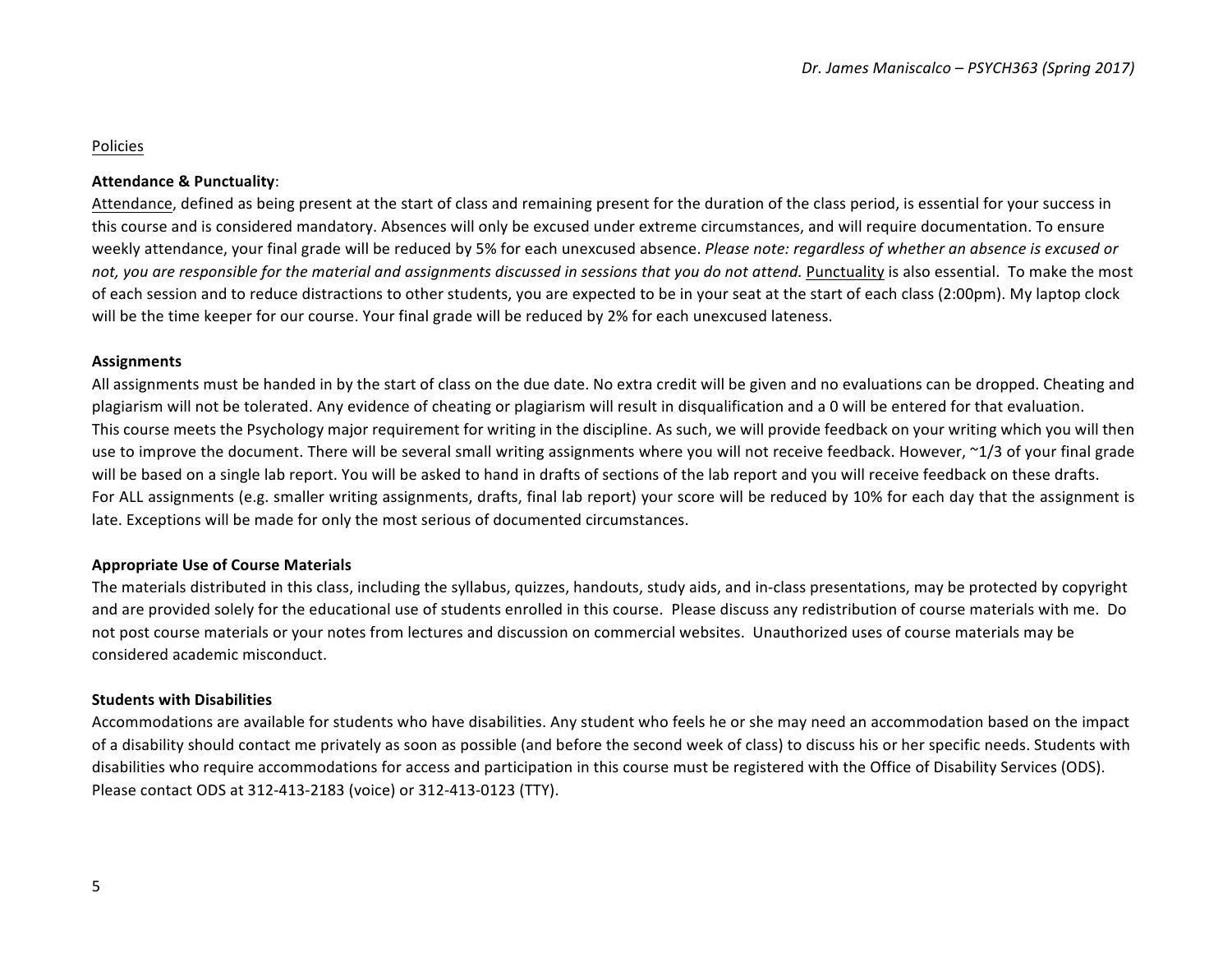#### **Academic Integrity Policies**

I do not anticipate any issues with academic integrity, but I am obligated to note the following at the outset of this course. Please reach out to me directly if there are any questions or concerns about academic integrity policies or standards.

### *(copied directly from the UIC Academic Catalog here)*

As an academic community, the University of Illinois at Chicago is committed to providing an environment in which research, learning, and scholarship can flourish and in which all endeavors are guided by academic and professional integrity. All members of the campus community—students, staff, faculty, administrators—share the responsibility of insuring that these standards are upheld so that such an environment exists. Instances of academic misconduct by students, and as defined herein, shall be handled pursuant to the *Student Disciplinary Policy,* which can be found online at http://www.uic.edu/depts/dos/docs/Student%20Disciplinary%20Policy.pdf.

Academic dishonesty includes, but is not limited to:

**Cheating:** Either intentionally using or attempting to use unauthorized materials, information, people, or study aids in any academic exercise, or extending to or receiving any kind of unauthorized assistance on any examination or assignment to or from another person.

**Fabrication:** Knowing or unauthorized falsification, reproduction, lack of attribution, or invention of any information or citation in an academic exercise.

Facilitating Academic Dishonesty/Plagiarism: Intentionally or knowingly representing the words or ideas of another as one's own in any academic exercise.

**Bribes, Favors, Threats:** Bribing or attempting to bribe, promising favors to or making threats against, any person, with the intention of affecting a record of a grade, grade, or evaluation of academic performance. Any conspiracy with another person who then takes or attempts to take action on behalf or at the direction of the student.

**Examination by Proxy:** Taking or attempting to take an exam for someone else other than the student is a violation by both the student enrolled in the course and the proxy or substitute.

Grade Tampering: Any unauthorized attempt to change, actual change of, or alteration of grades or any tampering with grades. **Nonoriginal Works**: Submission or attempt to submit any written work authored, in whole or part, by someone other than the student.